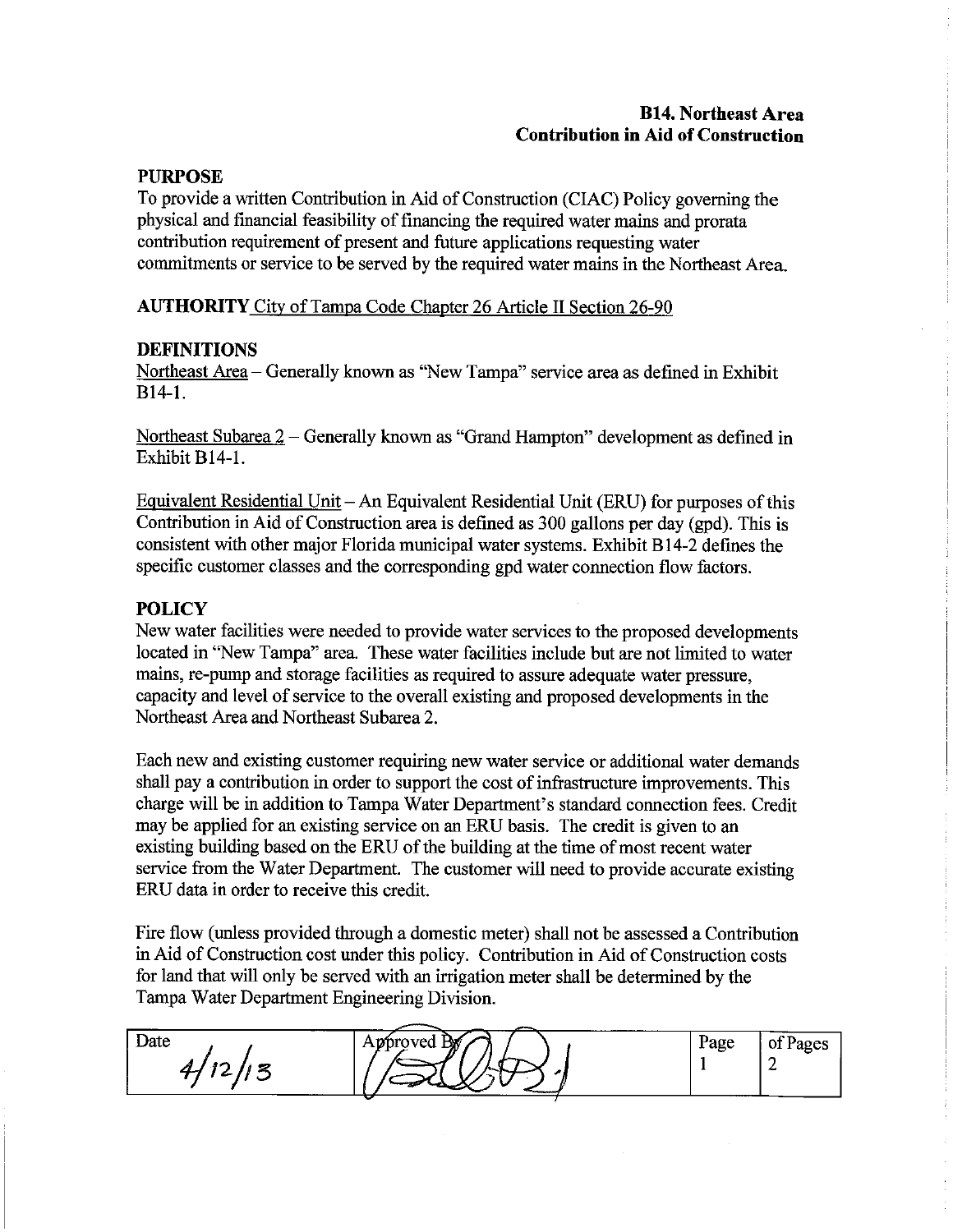The Contribution in Aid of Construction is established to be \$2,724 per ERU.

This fee may be adjusted annually based on the Engineering News Records Construction Cost Index. All known stakeholders, as provided by the City's Construction Services Center, shall be notified at least 60 days in advance of the pending CIAC fee adjustment.

This policy is effective April 12, 2013.

l,

| Date<br>450             | $\vdash$ Approved By , | ີ |  | Page | of Pages |
|-------------------------|------------------------|---|--|------|----------|
| 2/11/2008<br>Originated |                        |   |  |      |          |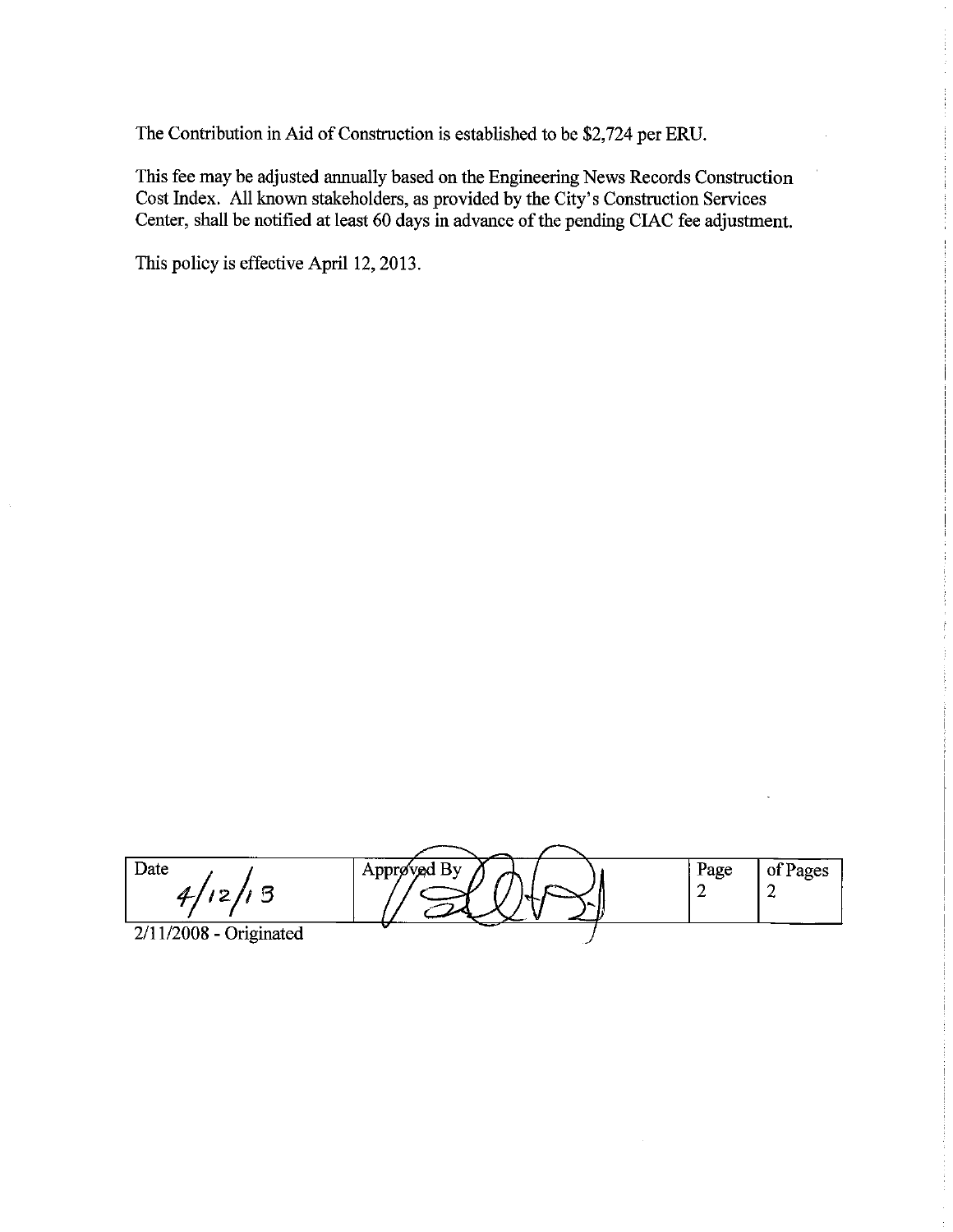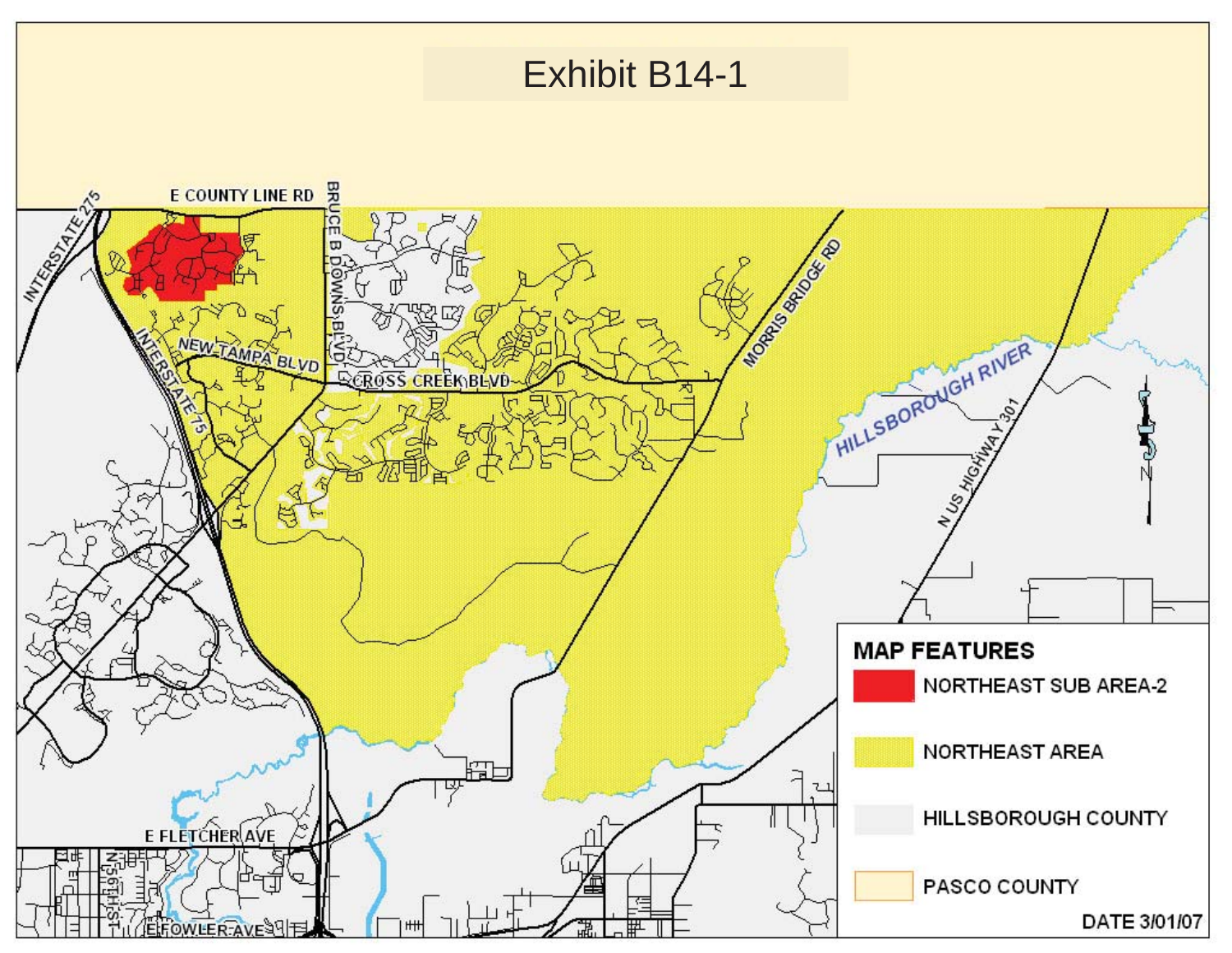#### **Exhibit B14-2**

| <b>Single Family Residential</b>                                                                                            | 300            |
|-----------------------------------------------------------------------------------------------------------------------------|----------------|
| <b>Multi-Family</b>                                                                                                         |                |
| less than 1,600 SF per unit                                                                                                 | 150            |
| 1,600 SF per unit but less than 3,000 SF per unit                                                                           | 240            |
| 3,000 SF per unit and greater                                                                                               | 300            |
| <b>Airports</b>                                                                                                             |                |
| per passenger per day                                                                                                       | $\overline{4}$ |
| add per employee                                                                                                            | 15             |
| <b>Barber and beauty shops per service chair</b>                                                                            | 75             |
| <b>Bowling Alley per lane</b>                                                                                               | 50             |
| <b>Car Wash</b>                                                                                                             |                |
| automated, per car                                                                                                          | 45             |
| automated, with water recovery                                                                                              | 8              |
| self service, per car                                                                                                       | 12             |
| self service, with water recovery                                                                                           | 6              |
| <b>Country Clubs</b>                                                                                                        |                |
| per resident, or                                                                                                            | 100            |
| per member or patron                                                                                                        | 25             |
| add per employee per 8 hr shift, or                                                                                         | 15             |
| per member (with showers)                                                                                                   | 30             |
| add per employee per 8 hr shift (with showers)                                                                              | 25             |
| apartment/multi-purpose clubhouse per restroom                                                                              | 250            |
| <b>Doctors and Dentist offices</b>                                                                                          |                |
| per practitioner                                                                                                            | 250            |
| add per employee per 8 hr shift                                                                                             | 15             |
| Factories, exclusive of industrial wastes, per employee 8 hr shift                                                          |                |
| no showers provided                                                                                                         | 15             |
| showers provided                                                                                                            | 25             |
| Flea market open 3 days or less days per week                                                                               |                |
| per non-food service vendor space                                                                                           | 15             |
| add per food service establishment using single service articles per 100 SF                                                 |                |
| of floor space                                                                                                              | 50             |
| per limited food service establishment                                                                                      | 25             |
| Flea market open more than 3 days per week                                                                                  |                |
| per non-food service vendor space                                                                                           | 30             |
| add per food service establishment using single service articles per 100 SF                                                 |                |
| of floor space                                                                                                              | 100            |
| per limited food service establishment                                                                                      | 50             |
| <b>Food service operations</b>                                                                                              |                |
| restaurant open 16 hrs or less per day, per seat                                                                            | 40             |
| restaurant open more than 16 hrs per day, per seat                                                                          | 60             |
| restaurant serving single service articles only and open 16 hrs a day or less, per seat                                     | 20             |
| restaurant serving single service articles only and open more than 16 hrs a day, per seat                                   | 35             |
| bar and cocktail lounge per seat                                                                                            | 20             |
| add per pool table or video game                                                                                            | 20             |
| drive-in restaurant, per car space                                                                                          | 15             |
| carry out only, including caterers                                                                                          | 50             |
| add per 100 SF of floor space                                                                                               | 50             |
| add per employee per 8 hr shift                                                                                             | 15             |
| institutions per meal                                                                                                       | 5<br>10        |
| food outlets excluding deli, bakery, or meat department per 100 SF of floor space<br>add per deli per 100 SF of floor space | 40             |
|                                                                                                                             |                |
| add for bakery per 100 SF of floor space                                                                                    | 40             |
| add for meat department per 100 SF of floor space<br>add per toilet                                                         | 75<br>200      |
|                                                                                                                             |                |